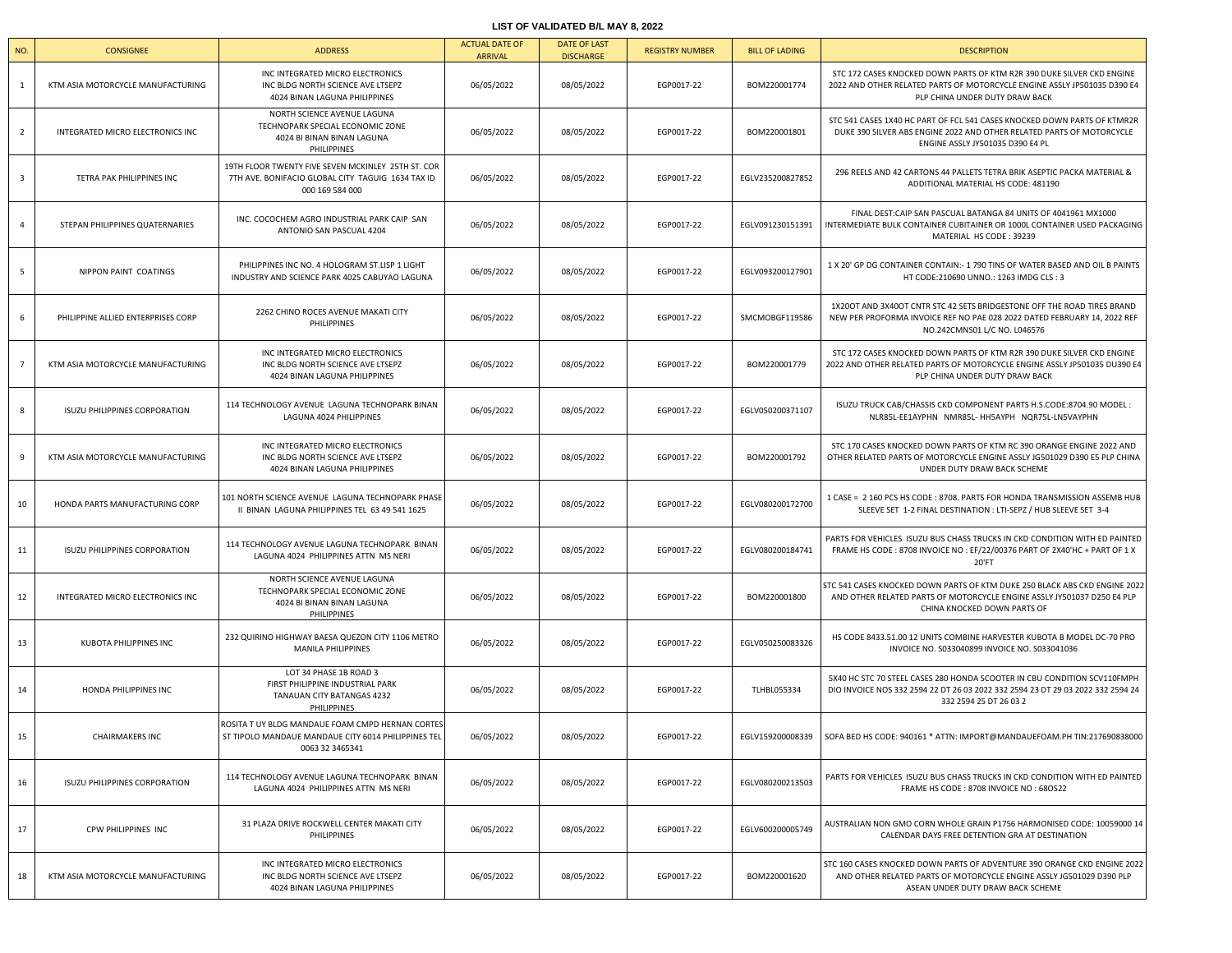| 19 | KINPO ELECTRONICS PHILIPPINES INC    | LOT 11 H Y DIMACALI AVENUE FPIP II SEZ BRGY ANASTACIA<br>STO TOMAS BATANGAS PHILIPPINES 4234                         | 06/05/2022 | 08/05/2022 | EGP0017-22 | 224628KABTG      | 1 CONTAINER STC 10 PALLETS 785 CARTONS CELL INR 21700 P42A 092 LI ION<br>RECHARGEABLE BATTERY HS CODE 8507 60 FINAL DESTINATION FPIP II SEZ STO TOMAS<br><b>BATANGAS</b>              |
|----|--------------------------------------|----------------------------------------------------------------------------------------------------------------------|------------|------------|------------|------------------|---------------------------------------------------------------------------------------------------------------------------------------------------------------------------------------|
| 20 | NIPPON PAINT COATINGS                | PHILIPPINES INC. 4 HOLOGRAM ST. LIGHT INDUSTRY AND<br>SCIENCE PARK 1 CABUYAO LAGUNA CENTRAL LUZON NCR<br>PHILIPPINES | 06/05/2022 | 08/05/2022 | EGP0017-22 | EGLV091230108789 | 1876 TINS OF WATER BASED PAINT HS CODE: 3209900000 3214100000 FREIGHT<br>PREPAID ** ATTN: MS CHE-CHE                                                                                  |
| 21 | THE PUREFOODS HORMEL COINC           | 100 E RODRIGUEZ JR AVENUE C5 R OAD BARANGAY UGONG<br>PASIG CITY 1 604                                                | 06/05/2022 | 08/05/2022 | EGP0017-22 | ONEYRTMC07101400 | 107 PALLETS IN TOTAL4X40HR CONTAINE ER(S) SAID TO CONTAIN: FSCU5743116: 26 PX<br>/ 27482 KGS, FROZEN CHIC KEN MDM NET WEIGHT: 27.300,00KG TOTAL NET WEIGHT:<br>109.200,00 KGHS C      |
| 22 | PHILIPPINE ALLIED ENTERPRISES CORP   | 2262 CHINO ROCES AVENUE MAKATI CITY<br>PHILIPPINES                                                                   | 06/05/2022 | 08/05/2022 | EGP0017-22 | SMCMOBGF119587   | 5X40OT CNTR STC 60 SETS BRIDGESTONE OFF THE ROAD TIRES BRAND NEW REF NO<br>242CMNS02 LC NO L046764 HS CODE 401194                                                                     |
| 23 | STEPAN PHILIPPINES QUATERNARIES INC  | COCOCHEM AGRO INDUSTRIAL PARK<br>CAIP SAN ANTONIO SAN PASCUAL<br><b>BATANGAS PHILS 4204</b>                          | 06/05/2022 | 08/05/2022 | EGP0017-22 | RWRD401200000822 | 5 TNKS DESCRIPTION PLEASE SEE ATTACHED LIST HS CODE 292029 FINAL DESTINATION<br>COCOCHEM AGRO INDUSTRIAL PARK CAIP SAN ANTONIO SAN PASCUAL BATANGAS<br><b>PHILS 4204</b>              |
| 24 | STEPAN PHILIPPINES QUATERNARIES INC  | COCOCHEM AGRO INDUSTRIAL PARK<br>CAIP SAN ANTONIO SAN PASCUAL<br><b>BATANGAS PHILS 4204</b>                          | 06/05/2022 | 08/05/2022 | EGP0017-22 | QATSE2205006     | SHIPPERS LOAD COUNT AND SEALED 1X20TK CNTR STC 1 TANK OF 19.29 MT DODECYL<br>BENZENE SULPHONIC ACID PACKING IN ISO TANK PO NO.450118953 HS CODE:3402.90                               |
| 25 | INTEGRATED MICRO ELECTRONICS INC     | NORTH SCIENCE AVENUE LAGUNA<br>TECHNOPARK SPECIAL ECONOMIC ZONE<br>4024 BI BINAN BINAN LAGUNA<br>PHILIPPINES         | 06/05/2022 | 08/05/2022 | EGP0017-22 | BOM220001802     | STC 191 CASES 1X40 HC PART OF FCL 191 CASES KNOCKED DOWN PARTS OF<br>HUSQVARNA SVARTPILEN 401 E5 PLP CHINA ENGINE 2022 AND OTHER RELATED PARTS<br>OF MOTORCYCLE ENGINE ASSLY JU501044 |
| 26 | <b>KUBOTA PHILIPPINES INC</b>        | 232 QUIRINO HIGHWAY BAESA QUEZON CITY 1106 METRO<br><b>MANILA PHILIPPINES</b>                                        | 06/05/2022 | 08/05/2022 | EGP0017-22 | EGLV050250114116 | HS CODE 8701.92.10 20 UNITS TRACTOR KUBOTA BRAND MODEL L5018DT-PHI INVOICE<br>NO.T033041039 INVOICE NO.T033041335                                                                     |
| 27 | STEPAN PHILIPPINES QUATERNARIES      | INC. COCOCHEM AGRO INDUSTRIAL PARK CAIP SAN<br>ANTONIO SAN PASCUAL BATANGAS PHILS. 4204                              | 06/05/2022 | 08/05/2022 | EGP0017-22 | EGLV001200251359 | 20 PALLETS (= 80 DRUMS) HT CODE:390 POLYETHYLENE GLYCOL 200 (PEG200) FINAL<br>DEST:CAIP SAN PASCUAL BATANGA 7 DAYS FREE DETENTION AND ANOTHER 14 DAYS<br>FREE DEMURRAGE               |
| 28 | UNIVERSAL ROBINA CORPORATION         | 8TH FLOOR TERA TOWER BRIDGETOWNE E.RODRIGUEZ AVE<br>C5 ROAD UGONG NORTE QUEZON CITY 1100 PHILIPPINES                 | 06/05/2022 | 08/05/2022 | EGP0017-22 | EGLV093200147146 | 13 X 20' CONTAINERS (8580 BAGS) 214.500 MT LDPE LDC801YY HT CODE:21 LC NUMBER<br>: ILC7071130000FLS DATED 220325 PSCC CODE NO. 0003901                                                |
| 29 | KTM ASIA MOTORCYCLE MANUFACTURING    | INC INTEGRATED MICRO ELECTRONICS<br>INC BLDG NORTH SCIENCE AVE LTSEPZ<br>4024 BINAN LAGUNA PHILIPPINES               | 06/05/2022 | 08/05/2022 | EGP0017-22 | BOM220001777     | STC 172 CASES KNOCKED DOWN PARTS OF KTM R2R 390 DUKE SILVER CKD ENGINE<br>2022 AND OTHER RELATED PARTS OF MOTORCYCLE ENGINE ASSY JP501035 D390 E4 PLP<br>CHINA UNDER DUTY DRAW BACK   |
| 30 | KTM ASIA MOTORCYCLE MANUFACTURING    | INC INTEGRATED MICRO ELECTRONICS<br>INC BLDG NORTH SCIENCE AVE LTSEPZ<br>4024 BINAN LAGUNA PHILIPPINES               | 06/05/2022 | 08/05/2022 | EGP0017-22 | BOM220001803     | STC 170 CASES KNOCKED DOWN PARTS OF RC 390 BLUE ENGINE 2022 AND OTHER<br>RELATED PARTS OF MOTORCYCLE ENGINE ASSLY JG501029 D390 E5 PLP CHINA UNDER<br>DUTY DRAW BACK SCHEME S BILL NO |
| 31 | NESTLE PHILIPPINES INC               | BO. NIUGAN CABUYAO LAGUNA PHILIPPINES 4025 TAX ID<br>000 421 786 0000                                                | 06/05/2022 | 08/05/2022 | EGP0017-22 | EGLV446241740783 | 764 BAG SKIM MILK POWDER-MEDIUM HEAT USA ORIGIN HS CODE:0402.10 GROSS<br>WEIGHT 42781.974 LBS                                                                                         |
| 32 | KTM ASIA MOTORCYCLE MANUFACTURING    | INC INTEGRATED MICRO ELECTRONICS<br>INC BLDG NORTH SCIENCE AVE LTSEPZ<br>4024 BINAN LAGUNA PHILIPPINES               | 06/05/2022 | 08/05/2022 | EGP0017-22 | BOM220001778     | STC 172 CASES KNOCKED DOWN PARTS OF KTM DUKE 250 BLACK ABS CKD ENGINE 2022<br>AND OTHER RELATED PARTS OF MOTORCYCLE ENGINE ASSLY JP501037 D250 E4 CHINA<br>UNDER DUTY DRAW BACK SCHEM |
| 33 | STEPAN PHILIPPINES QUATERNARIES      | INC. COCOCHEM AGRO INDUSTRIAL PARK CAIP SAN<br>ANTONIO SAN PASCUAL 4204                                              | 06/05/2022 | 08/05/2022 | EGP0017-22 | EGLV091230284722 | FINAL DEST:CAIP SAN PASCUAL BATANGA 42 UNITS OF 4041961 MX1000<br>INTERMEDIATE BULK CONTAINER CUBITAINER OR 1000L CONTAINER USED PACKAGING<br>MATERIAL HS CODE: 39239                 |
| 34 | ISUZU PHILIPPINES CORPORATION        | 114 TECHNOLOGY AVENUE LAGUNA TECHNOPARK BINAN<br>LAGUNA 4024 PHILIPPINES ATTN MS NERI                                | 06/05/2022 | 08/05/2022 | EGP0017-22 | EGLV080200213482 | PARTS FOR VEHICLES ISUZU BUS CHASS TRUCKS IN CKD CONDITION WITH ED PAINTED<br>FR INVOICE NO : PKMI2204055 HS CODE : PART OF 2X40'HC                                                   |
| 35 | ISUZU PHILIPPINES CORPORATION        | 114 TECHNOLOGY AVENUE LAGUNA TECHNOPARK BINAN<br>LAGUNA 4024 PHILIPPINES ATTN MS NERI                                | 06/05/2022 | 08/05/2022 | EGP0017-22 | EGLV080200213538 | PARTS FOR VEHICLES ISUZU BUS CHASS TRUCKS IN CKD CONDITION WITH ED PAINTED<br>FR HS CODE: 8708 INVOICE NO: TPMI-2204-000009                                                           |
| 36 | <b>ISUZU PHILIPPINES CORPORATION</b> | 114 TECHNOLOGY AVENUE LAGUNA TECHNOPARK BINAN<br>LAGUNA 4024 PHILIPPINES                                             | 06/05/2022 | 08/05/2022 | EGP0017-22 | EGLV050200346901 | ISUZU TRUCK CAB/CHASSIS CKD COMPONENT PARTS H.S.CODE: 8704.90 MODEL:<br>FVM34ULTD FRR90SLMHP NLR77L-HE1AYPHN NPR85L-KJ5VAYPH                                                          |
| 37 | JT INTERNATIONAL ASIA                | MANUFACTURING CORP. LOTS 1 10 BLOCK 4 PHASE 3 LIMA<br>TECHNOLOGY CENTER SEZ 4233 MALVAR BATANGAS<br>PHILIPPINES.     | 06/05/2022 | 08/05/2022 | EGP0017-22 | EGLV091230279168 | CONTAINERS CONTAIN: 43 PALLETS CIGARETTE TIPPING PAPER FINAL DEST:LIMA<br>TECH.CENT.SEZ MALV. 12 BOBBINS HS CODE: 4813.90.90.90 WT LD RED                                             |